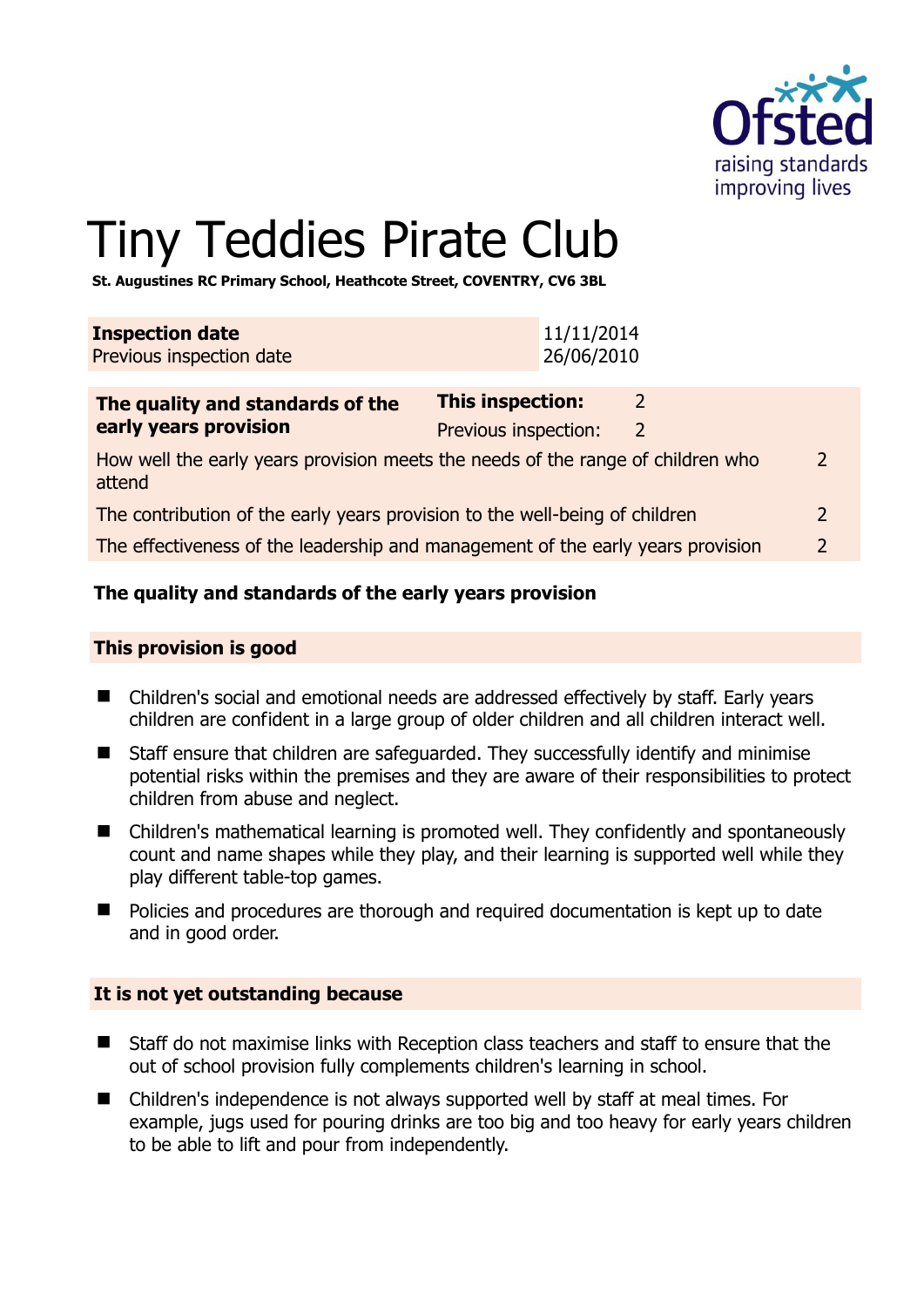# **Information about this inspection**

Inspections of registered early years provision are:

- $\blacksquare$  scheduled at least once in every inspection cycle the current cycle ends on 31 July 2016
- scheduled more frequently where Ofsted identifies a need to do so, for example where provision was previously judged inadequate
- **•** brought forward in the inspection cycle where Ofsted has received information that suggests the provision may not be meeting the legal requirements of the Early Years Foundation Stage or where assessment of the provision identifies a need for early inspection
- **•** prioritised where we have received information that the provision is not meeting the requirements of the Early Years Foundation Stage and which suggests children may not be safe
- scheduled at the completion of an investigation into failure to comply with the requirements of the Early Years Foundation Stage.

The provision is also registered on the voluntary and compulsory parts of the Childcare Register. This report includes a judgment about compliance with the requirements of that register.

# **Inspection activities**

- The inspector observed activities in the school's hall and playground.
- . The inspector spoke with the provider, area manager and the manager, staff and children at appropriate times during the session.
- The inspector looked at children's admission records, policies and procedures, staff suitability and training records and a range of other documentation.
- The inspector took account of the views of parents.

**Inspector**  Jan Burnet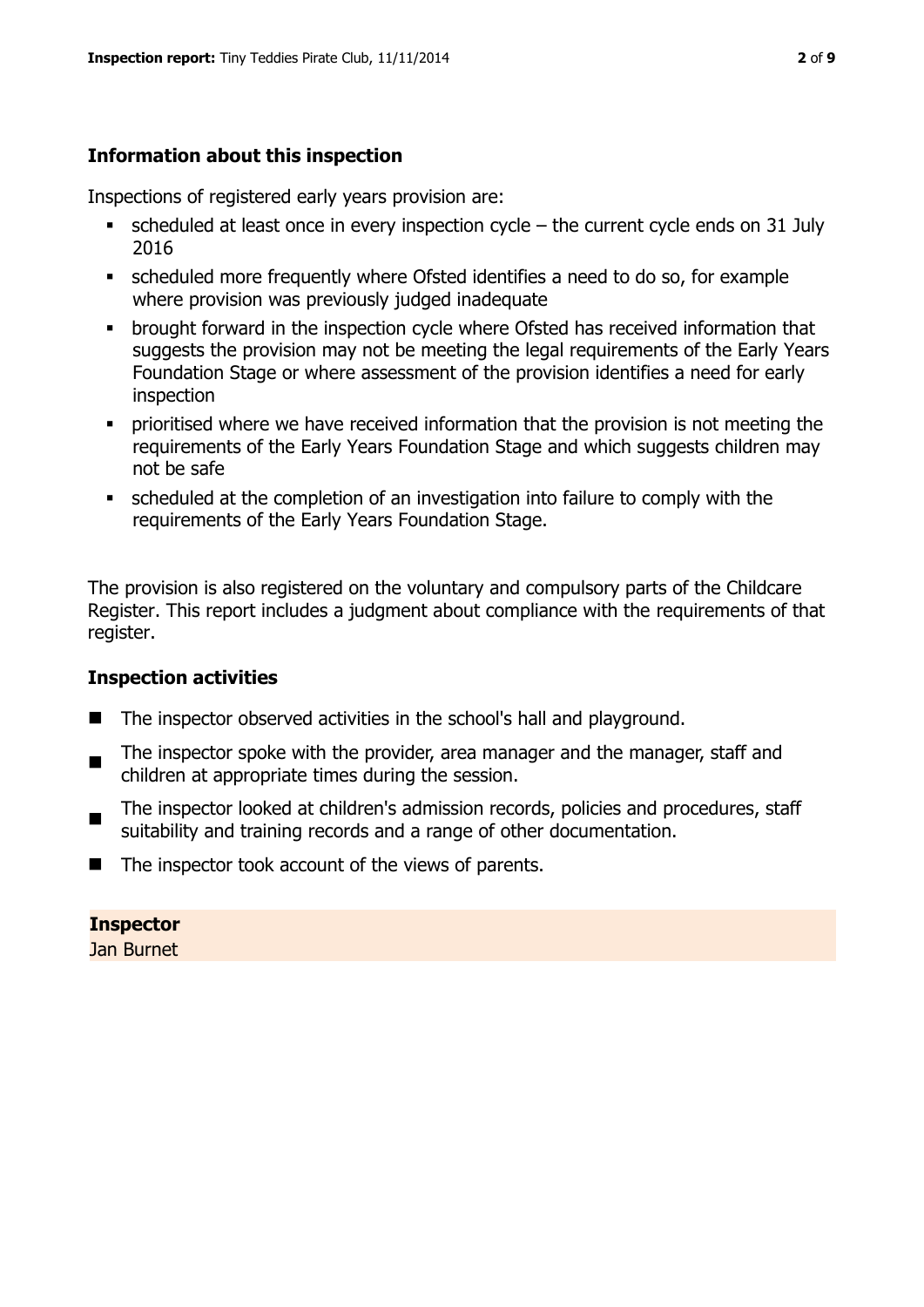# **Full report**

# **Information about the setting**

Tiny Teddies Pirate Club was registered in 2009 and is registered on the Early Years Register and on the compulsory and voluntary parts of the Childcare Register. The club operates from the hall within St. Augustine's RC Primary School in Coventry. Children have access to the enclosed playground and playing field. It is run by Tiny Teddies Nursery Ltd which also runs four nurseries in Coventry and Warwickshire. The club operates for children who attend St Augustine's RC School and Hill Farm Primary School. It is open term time only from 3pm to 5.45pm. Children attending are aged from four to 11 years. There are currently 63 children on roll, five of whom are in the early years age group. The club employs four staff members, and additional staff employed by Tiny Teddies work at the club in accordance with the number of children attending. Staff hold early years qualifications at level 3.

# **What the setting needs to do to improve further**

# **To further improve the quality of the early years provision the provider should:**

- $\blacksquare$  extend links with Reception class teachers and staff so that the out of school provision fully complements children's learning in school
- $\blacksquare$  extend opportunities for children to be independent at meal times, for example, by ensuring that jugs are suitable so that children can pour their own drinks.

#### **Inspection judgements**

#### **How well the early years provision meets the needs of the range of children who attend**

Early years children attending the club after school are aged four or five years. They attend the Reception class in the host school and a primary school that is situated very close by. Children are provided with a range of activities that enable them to use the knowledge and practise the skills that they are gaining in school. Parents are initially asked for information about the family's interests, the child's interests, other useful things that staff should know, and information about what the child has been learning at school. Staff observe children in order to identify their achievements. Some links have been established with school staff in order to address continuity of care and learning. However, this practice is not fully effective with regard to ensuring that the provision complements children's learning in school.

Children enthusiastically enter the school hall and confidently choose toys and activities, and help staff to set them out. These include paint, dough, graphics resources, construction toys, small world toys, computers, books and a large football table. Children demonstrate their mathematical knowledge while they play with dough. They talk with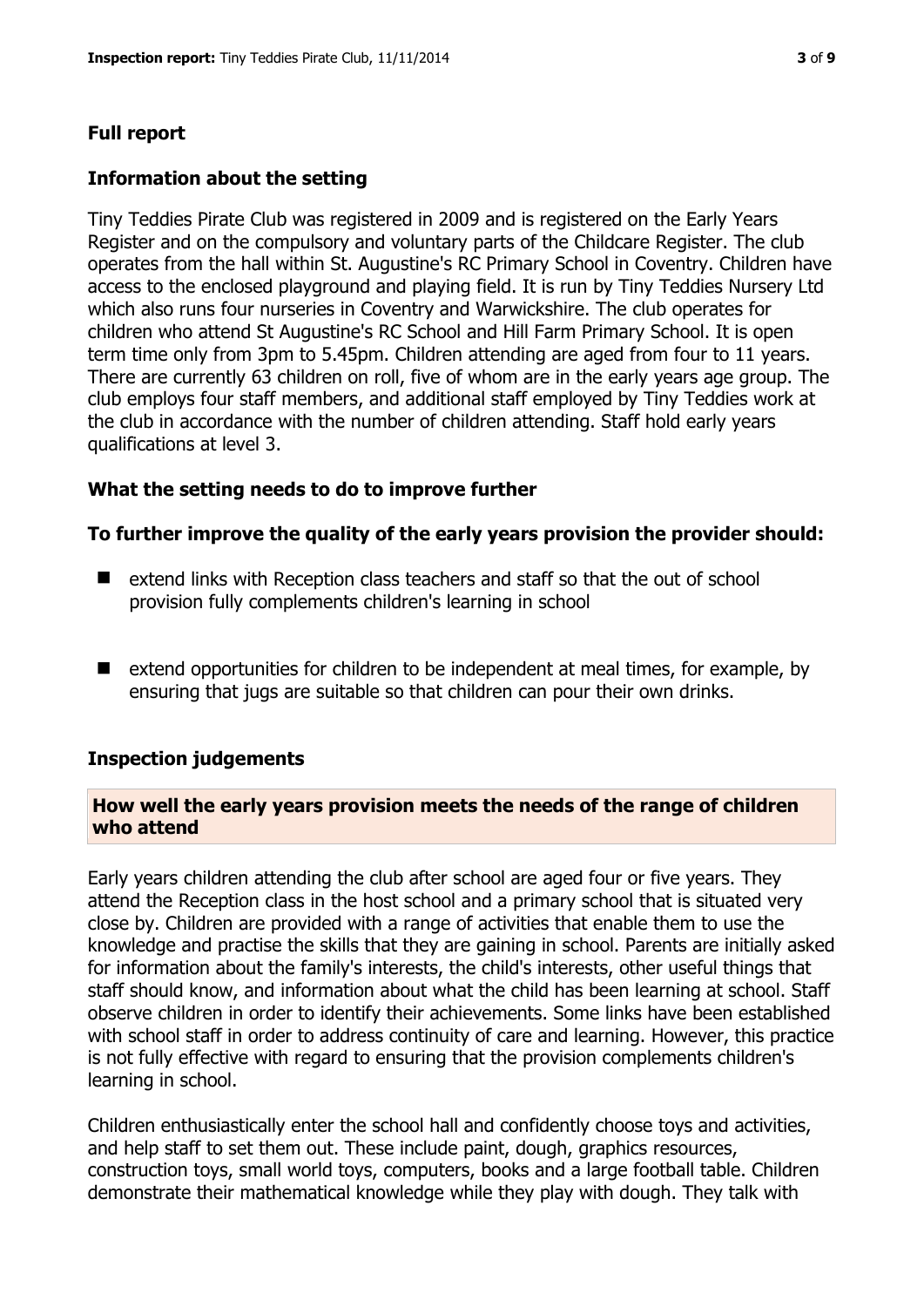staff about the different shapes of the cutters they are using, and they are able to name a full range including a pentagon. Children decide to roll out the dough into long lengths and they then swirl it around and talk about creating circles. These are ever increasing in size and the children count to discover how many rings they have created, one inside another. They choose from a range of boxed games and many of these promote their mathematical learning effectively because they involve counting, pattern recognition and numeral recognition. Children play with these games cooperatively and readily take turns.

Children speak clearly and confidently and use full sentences as they chat with staff and other children. Those who attend different schools talk about being friends because they attended nursery together. They make decisions together about what to play with. Children are sociable and they enjoy demonstrating their knowledge to adults. For example, when they are asked their names they talk about the different sounds of each letter. Children use good physical skills to build with small construction bricks. They talk with older children about what they are creating. Children are able to use information and communication technology equipment competently. They can choose to look at books in a comfy area. Graphics resources are always available and so children are able to practise pencil control and skills with use of tools, such as scissors.

# **The contribution of the early years provision to the well-being of children**

Children interact well with each and with staff. Transition between home and the out of school provision is addressed well because parents provide clear information about their child's needs and interests. In order to support children's emotional security, parents and children are invited to visit the club in advance of the first session. Early years children and older children play together happily and strong friendships have formed between the early years children. They behave well and demonstrate a clear understanding of behaviour rules. When staff want to gain children's attention, they clap rhythmically and the children immediately stop what they are doing, listen and respond to staff members' requests. Children seek to be helpful, but readily accept explanations from staff on occasions when they already have several helpers. This specifically relates to them wanting to help to set the tables for tea. Children demonstrate an awareness of behaviour and of safety rules. For example, they are aware of the boundaries when they go outside to play. This is particularly important as they are enjoying the excitement of playing outside when it is beginning to get dark and so the boundary is the edge of the playground, and not onto the playing field. Children are encouraged to enjoy physical activity. Some play tag and others play grandmother's footsteps during which they show good control of their bodies because at times they must stand very still and balance.

Staff create a safe and welcoming play environment for children. Information on practice with regard to safety, illness and accidents is shared with parents. Staff are aware of their responsibilities to protect children's health through the implementation of good general hygiene and food hygiene practices. Children's good health is protected effectively because they eat healthy food. Staff endeavour to promote children's independence at tea time because they ask children to spread their own butter on crackers and pour their own drinks. However, large jugs filled with water or juice are too heavy for the early years children to lift and so staff hold on to the handle at the same time as each child.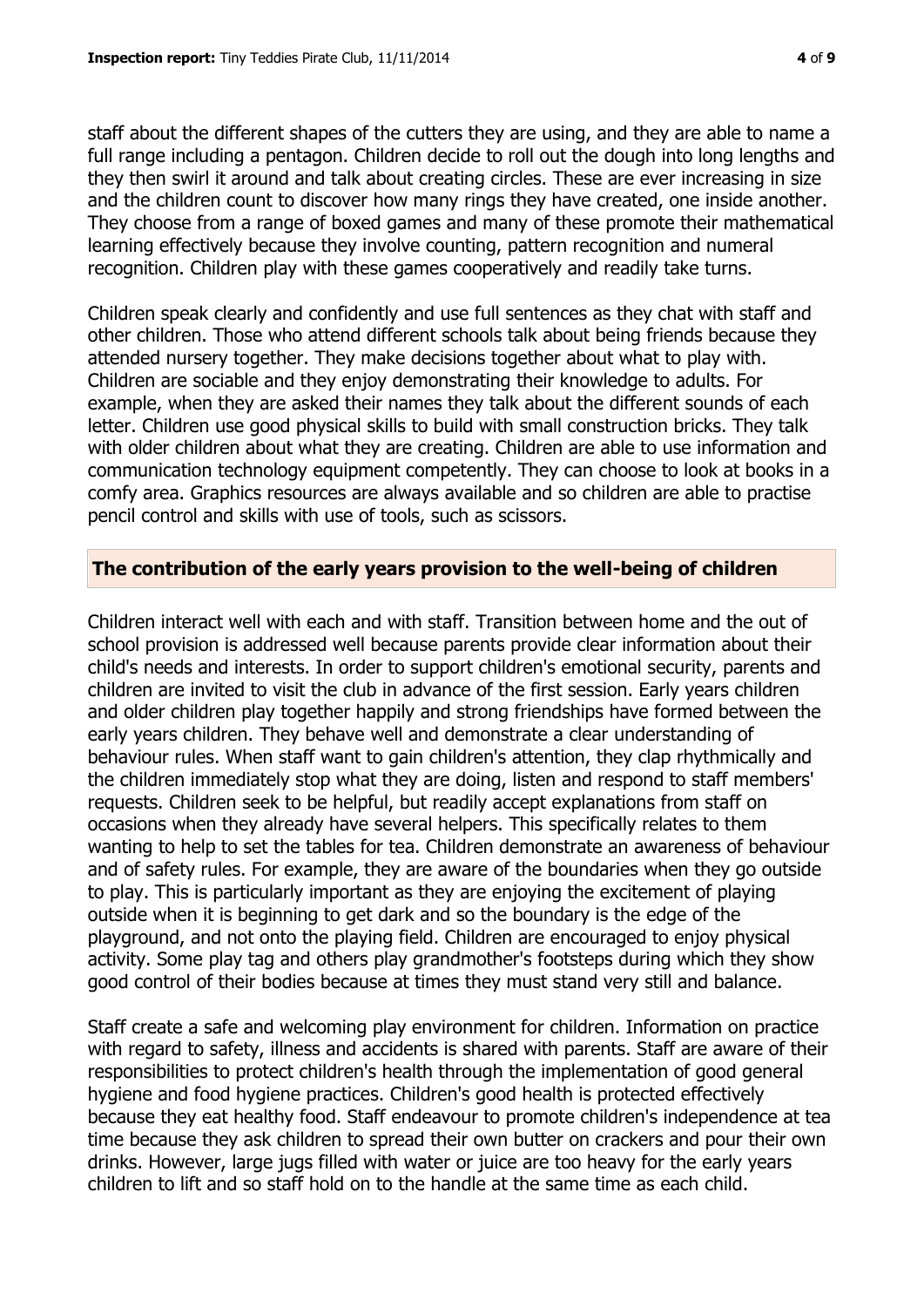Consequently, children have no physical control with regard to lifting, tipping and pouring. Children are able to attend to their self-care needs.

# **The effectiveness of the leadership and management of the early years provision**

Staff ensure that children's health and safety is protected well. They are aware of their responsibilities with regard to supervising the children in their care and ensure that children are never left unsupervised with a person who has not been vetted. Security of the premises is addressed well and staff assess and minimise risks successfully. They are aware of their responsibilities to protect children from abuse and neglect. The safeguarding policy is thorough. Procedures for recruitment, selection and induction are clear and vetting procedures for staff are thorough. The provider ensures that staff members' safeguarding knowledge is kept up to date.

In order to effectively meet children's needs, the provider ensures that staff are aware of the Early Years Foundation Stage requirements. Staff give consideration to an educational programme by providing activities that enable children to learn through play in accordance with their choices and interests. Staff review the provision in order to improve. Recommendations raised at the time of the last inspection have been addressed well. These link to self-evaluation and record keeping. Staff are supported by a senior manager within the organisation who meets with the manager once each month to discuss practice and decide upon an action plan for further improvement. Current priorities for improvement are to develop a booklet for parents that includes summaries of major policies and procedures. Staff intend to ask children to decide on projects that they can work on together, for example, ones involving woodwork or art and craft on a large scale. Records required for the safe and efficient management of the provision and to ensure that the needs of children are met, maintained and implemented well.

Parents share positive views about the service provided. Staff are aware of the importance of obtaining as much information as possible from parents so that individual needs are met well. Information provided for parents is good and includes a full range of policies that successfully reflect the ethos of the provision. Staff identify the value of good links with school staff in order to ensure continuity for children. However, these links are not fully effective with regard to ensuring continuity of learning through play in the out of school club.

# **The Childcare Register**

| The requirements for the compulsory part of the Childcare Register are | <b>Met</b> |
|------------------------------------------------------------------------|------------|
| The requirements for the voluntary part of the Childcare Register are  | <b>Met</b> |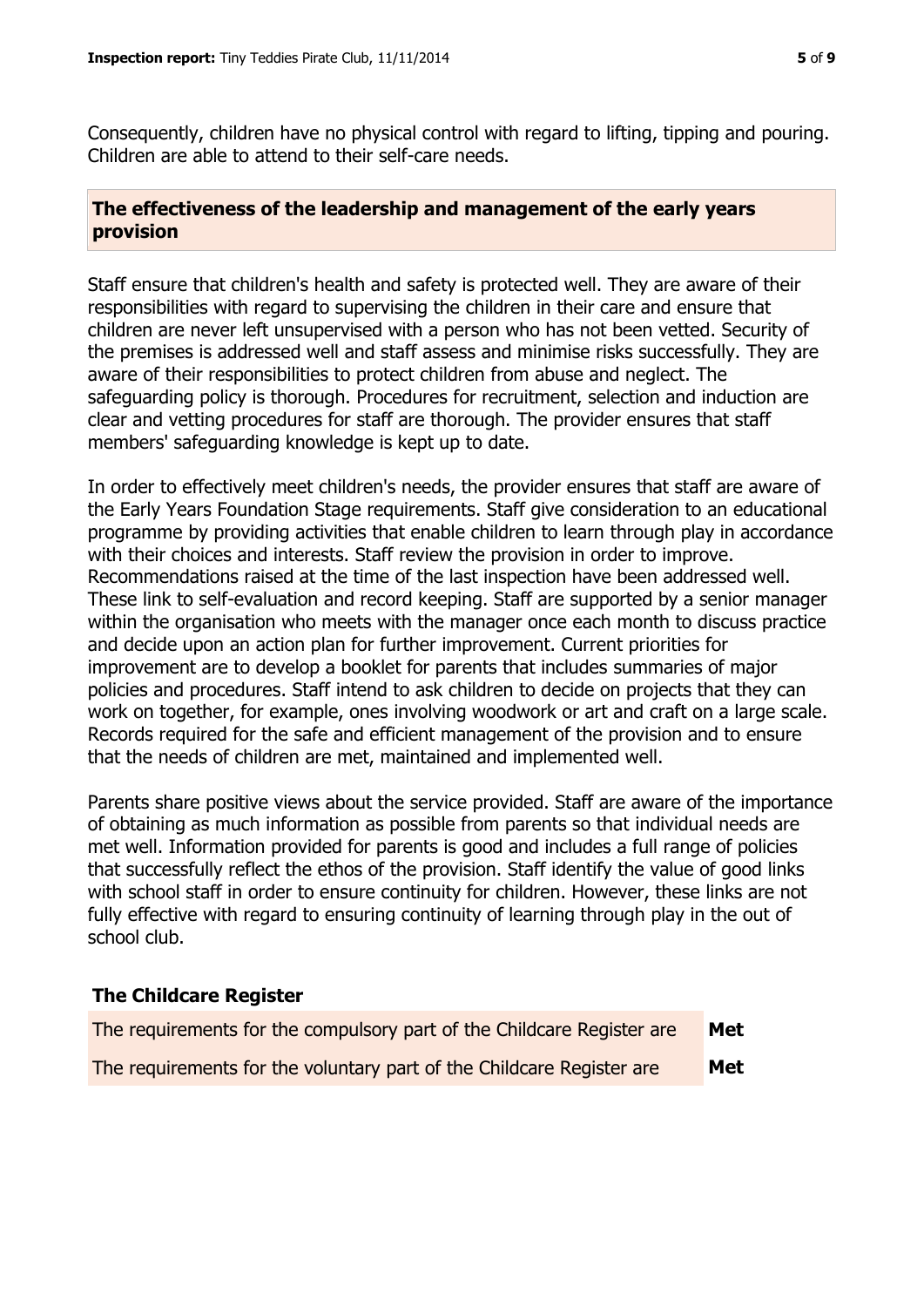# **What inspection judgements mean**

# **Registered early years provision**

| <b>Grade</b> | <b>Judgement</b>        | <b>Description</b>                                                                                                                                                                                                                                                                                                                                                                                |
|--------------|-------------------------|---------------------------------------------------------------------------------------------------------------------------------------------------------------------------------------------------------------------------------------------------------------------------------------------------------------------------------------------------------------------------------------------------|
| Grade 1      | Outstanding             | Outstanding provision is highly effective in meeting the needs<br>of all children exceptionally well. This ensures that children are<br>very well prepared for the next stage of their learning.                                                                                                                                                                                                  |
| Grade 2      | Good                    | Good provision is effective in delivering provision that meets<br>the needs of all children well. This ensures children are ready<br>for the next stage of their learning.                                                                                                                                                                                                                        |
| Grade 3      | Requires<br>improvement | The provision is not giving children a good standard of early<br>years education and/or there are minor breaches of the<br>safeguarding and welfare requirements of the Early Years<br>Foundation Stage. We re-inspect nurseries and pre-schools<br>judged as requires improvement within 12 months of the date<br>of inspection.                                                                 |
| Grade 4      | Inadequate              | Provision that is inadequate requires significant improvement<br>and/or enforcement action. The provision is failing to give<br>children an acceptable standard of early years education and/or<br>is not meeting the safeguarding and welfare requirements of<br>the Early Years Foundation Stage. It will be monitored and<br>inspected again within six months of the date of this inspection. |
| Met          |                         | There were no children present at the time of the inspection.<br>The inspection judgement is that the provider continues to<br>meet the requirements for registration.                                                                                                                                                                                                                            |
| Not met      |                         | There were no children present at the time of the inspection.<br>The inspection judgement is that the provider does not meet<br>the requirements for registration.                                                                                                                                                                                                                                |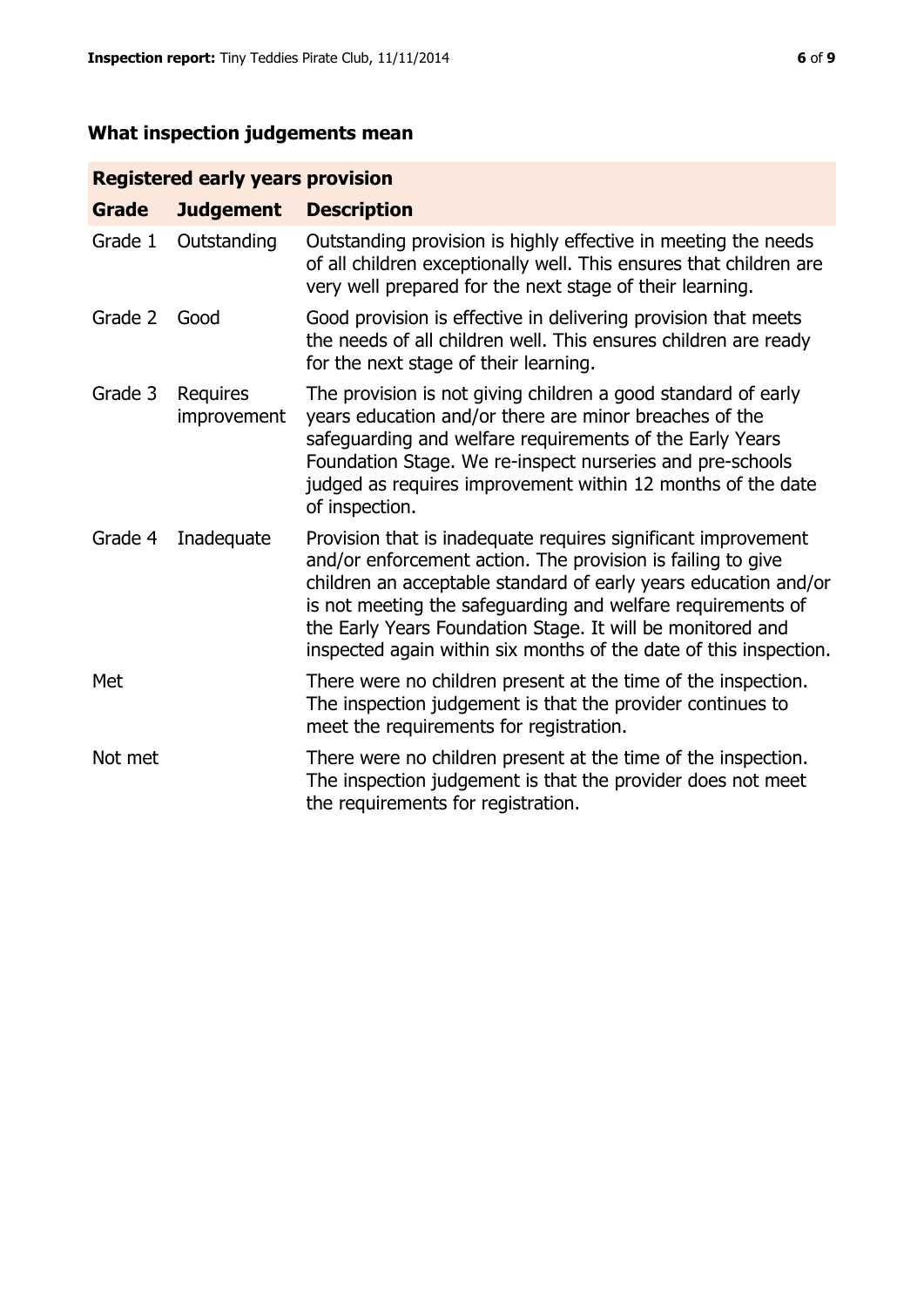# **Inspection**

This inspection was carried out by Ofsted under sections 49 and 50 of the Childcare Act 2006 on the quality and standards of provision that is registered on the Early Years Register. The registered person must ensure that this provision complies with the statutory framework for children's learning, development and care, known as the Early Years Foundation Stage.

# **Setting details**

| Unique reference number       | EY401550                         |
|-------------------------------|----------------------------------|
| <b>Local authority</b>        | Coventry                         |
| <b>Inspection number</b>      | 850369                           |
| <b>Type of provision</b>      |                                  |
| <b>Registration category</b>  | Childcare - Non-Domestic         |
| Age range of children         | $0 - 17$                         |
| <b>Total number of places</b> | 40                               |
| Number of children on roll    | 63                               |
| <b>Name of provider</b>       | Tiny Teddies Day Nursery Limited |
| Date of previous inspection   | 26/06/2010                       |
| <b>Telephone number</b>       | 02476590059                      |

Any complaints about the inspection or the report should be made following the procedures set out in the guidance *'Complaints procedure: raising concerns and making complaints* about Ofsted', which is available from Ofsted's website: www.ofsted.gov.uk. If you would like Ofsted to send you a copy of the guidance, please telephone 0300 123 4234, or email enquiries@ofsted.gov.uk.

# **Type of provision**

For the purposes of this inspection the following definitions apply:

Full-time provision is that which operates for more than three hours. These are usually known as nurseries, nursery schools and pre-schools and must deliver the Early Years Foundation Stage. They are registered on the Early Years Register and pay the higher fee for registration.

Sessional provision operates for more than two hours but does not exceed three hours in any one day. These are usually known as pre-schools, kindergartens or nursery schools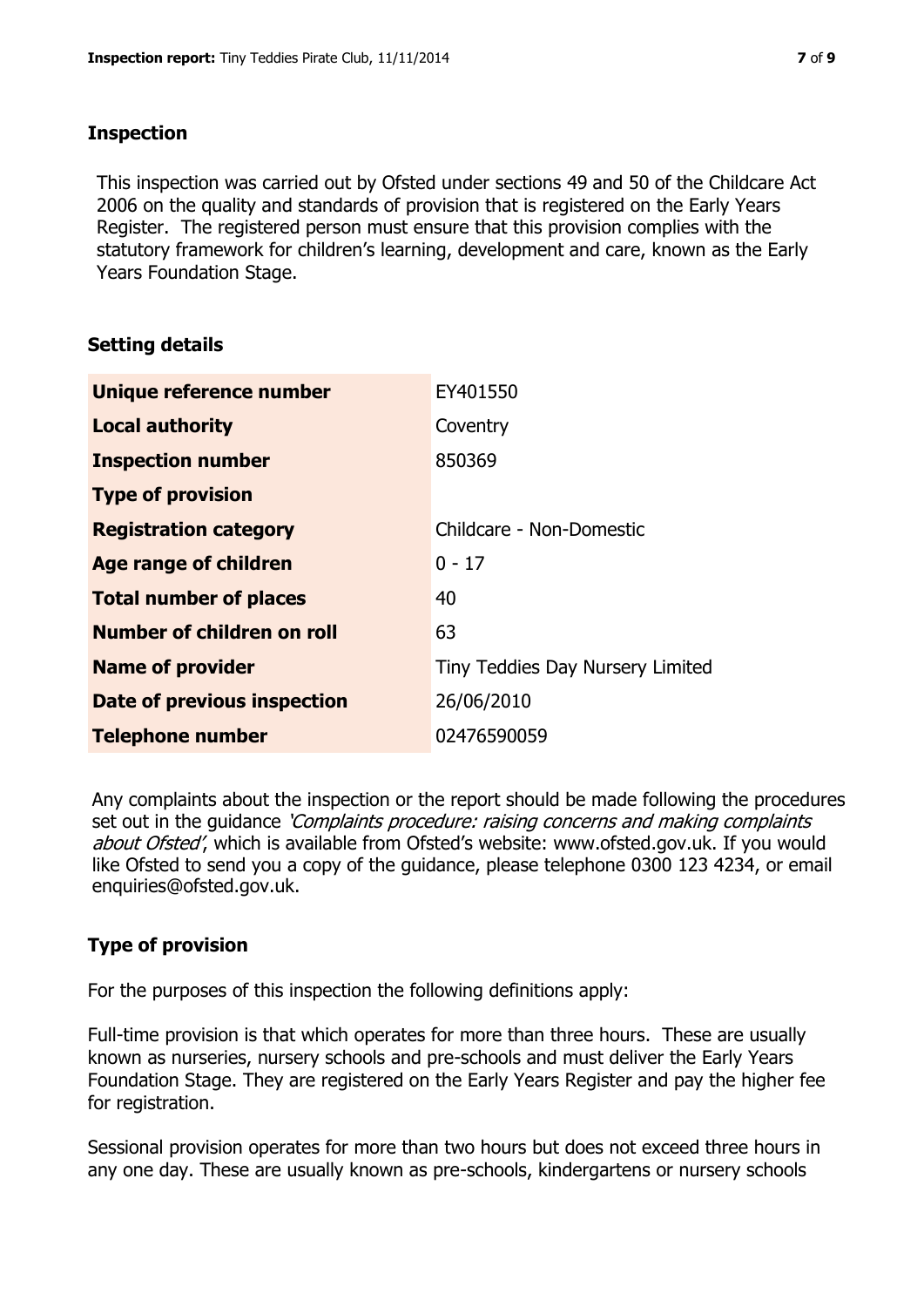and must deliver the Early Years Foundation Stage. They are registered on the Early Years Register and pay the lower fee for registration.

Childminders care for one or more children where individual children attend for a period of more than two hours in any one day. They operate from domestic premises, which are usually the childminder's own home. They are registered on the Early Years Register and must deliver the Early Years Foundation Stage.

Out of school provision may be sessional or full-time provision and is delivered before or after school and/or in the summer holidays. They are registered on the Early Years Register and must deliver the Early Years Foundation Stage. Where children receive their Early Years Foundation Stage in school these providers do not have to deliver the learning and development requirements in full but should complement the experiences children receive in school.